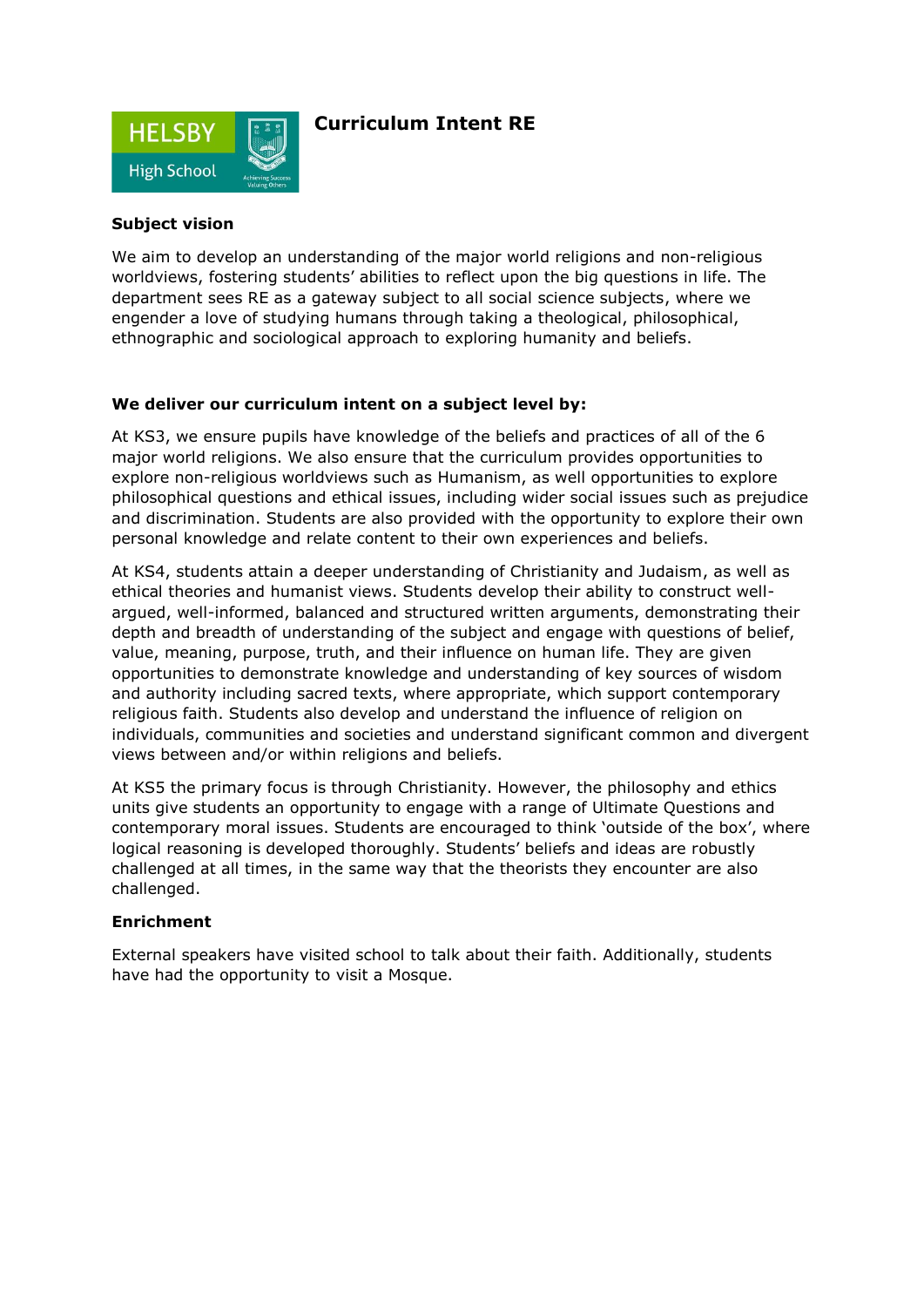# In *RE*, pupils '**Achieve success'** by:

| Encouraging high aspiration and a<br>love of learning | All of the Social Science subjects at KS4 and KS5<br>are referred to at every stage of KS3. Our<br>subjects are about studying people and that is<br>how we build up enthusiasm and engagement for<br>the subjects.                                                                                     |
|-------------------------------------------------------|---------------------------------------------------------------------------------------------------------------------------------------------------------------------------------------------------------------------------------------------------------------------------------------------------------|
| Maximising progress and potential                     | Students are immediately introduced to subject<br>pathways to university and the world of work<br>through every key stage. Social Science subject<br>matter is used in RE to show the clear links.<br>Regular support sessions are held and parents<br>contacted where students are not achieving their |
|                                                       | potential.                                                                                                                                                                                                                                                                                              |
| Providing rewarding learning<br>experiences           | External speakers have been invited in for many<br>years. External visits are always being explored<br>e.g. to student conferences.                                                                                                                                                                     |
| Offering diverse opportunities                        | Speakers help to bring the subject alive. Videos<br>and sharing of life experiences of teachers help<br>students to put the subject in context. We also<br>include some topics not part of the agreed<br>syllabus e.g. philosophy and ethics to further<br>engage students.                             |
| Recognising and celebrating all<br>achievement        | We cater for students across the whole spectrum<br>of academic ability. Many students exceed their<br>target grades. Each year, students choose to take<br>up RE at University or courses directly linked.                                                                                              |

# In *RE*, pupils '**Value Others'** by:

| Contributing to a safe school<br>environment | By the sensitive handling of Islam we are able to<br>broach stereotypes and challenge the portrayal<br>given by the media. We challenge racism and all<br>prejudice (homophobia) to help engender<br>empathy and understanding.                                                 |
|----------------------------------------------|---------------------------------------------------------------------------------------------------------------------------------------------------------------------------------------------------------------------------------------------------------------------------------|
| Showing tolerance, respect and<br>fairness   | Students engage with the 6 major world faiths<br>which means we are able to broach stereotypes<br>and challenge the portrayal given by the media.<br>We challenge racism and all prejudice<br>(homophobia) to help engender empathy and<br>understanding.                       |
| Listening to and respecting others'<br>views | RE puts great emphasis on discussions and the<br>safe handling of them. Students can disagree but<br>we reinforce excellent listening skills.<br>Acknowledging other views is an integral part of<br>the essays students produce (in line with the<br>GCSE and A Level courses) |
| Appreciating and embracing<br>diversity      | RE sees students encounter Humanism along with<br>the 6 major faiths. We are able to broach                                                                                                                                                                                     |